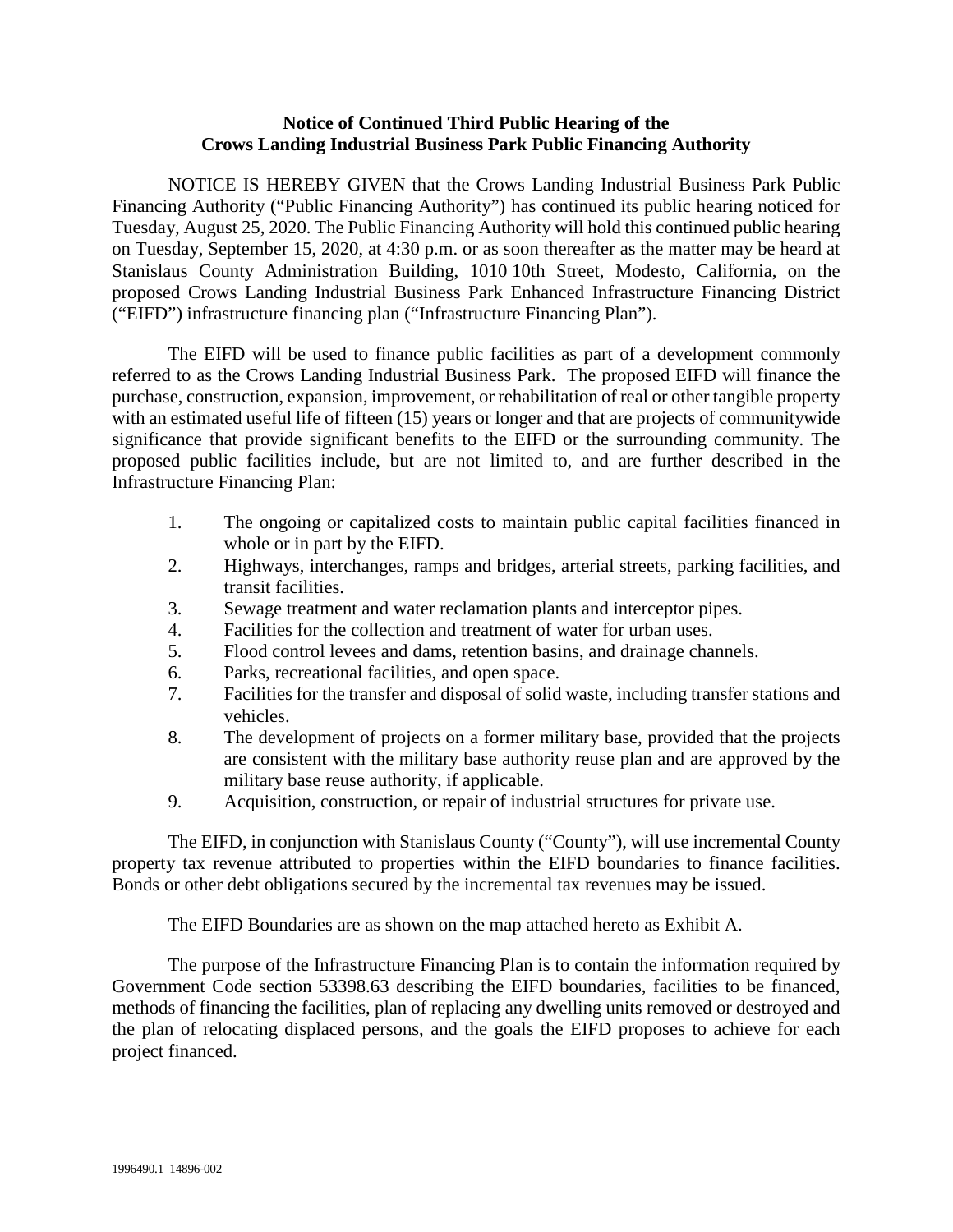A landowner or resident within the boundaries of the EIFD has the right to submit a written or oral protest at or before the close of the public hearing. The protest may state that the landowner or resident objects to the Public Financing Authority taking action to implement the Infrastructure Financing Plan.

Any person having any objections to the proposed Infrastructure Financing Plan or the regularity of any of the prior proceedings for the formation of the EIFD may appear at the hearing and object to the adoption of the proposed Infrastructure Financing Plan by the Public Financing Authority. Any person may also appear to provide comments to the Infrastructure Financing Plan.

A copy of the proposed Infrastructure Financing Plan is available at the following link [http://crowsbizpark.biz/pdf/infrastructure\\_financing\\_plan.pdf.](http://crowsbizpark.biz/pdf/infrastructure_financing_plan.pdf)

This meeting will be held in person and any interested party may appear. However, social distancing and face coverings are required for in person attendance at the meeting and audience seating capacity is limited. Members of the public may observe the meeting via telephone and also provide comments or protests to the Public Financing Authority via email in the manner described below:

How to observe the Meeting:

• You can listen to the meeting by calling  $+1$  (888) 370-6086 or  $+1$  (559) 512-3189. When prompted enter Conference ID 552 613 314# and follow the instructions.

How to submit Public Comment or Protest by email:

- If you prefer to provide written comment or written protest, please submit your comments or protest via email by 4:00 p.m. on Tuesday, September 15, 2020. Please email the Secretary at [cavanahp@stancounty.com](mailto:cavanahp@stancounty.com) and include "Infrastructure Financing Plan" in the subject line of the email. Comments or protests received by this time will be read aloud by the Secretary at the hearing.
- Members of the public listening to the meeting will not be allowed to make comments on the call

**Reasonable Accommodations:** In compliance with the Americans with Disabilities Act, if you need special assistance to participate in this meeting, please contact the Chief Executive Office at (209) 525-6333. Notification 72 hours prior to the meeting will enable the County to make reasonable arrangements to ensure accessibility to this meeting.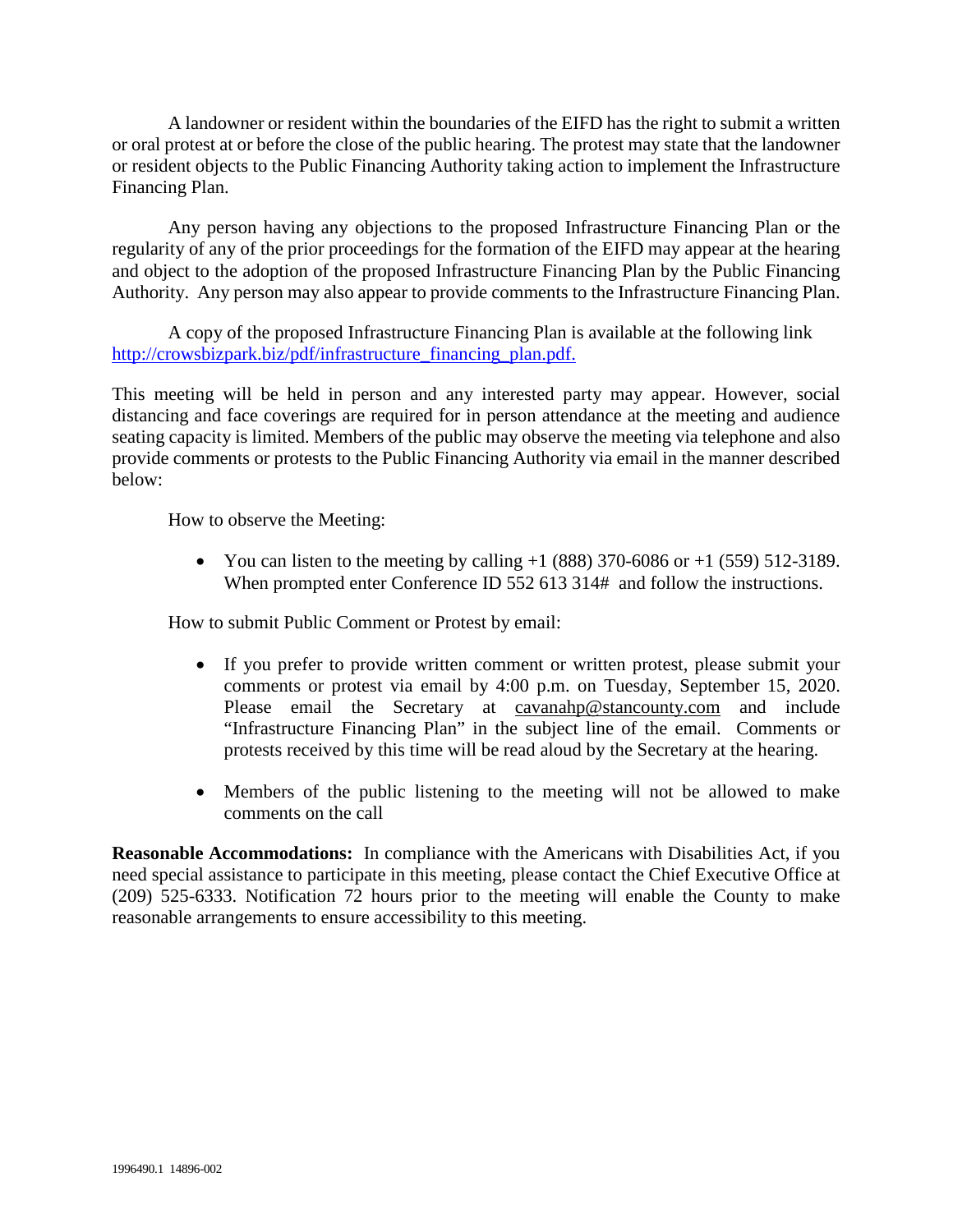## **Exhibit A**

**Boundary Map**